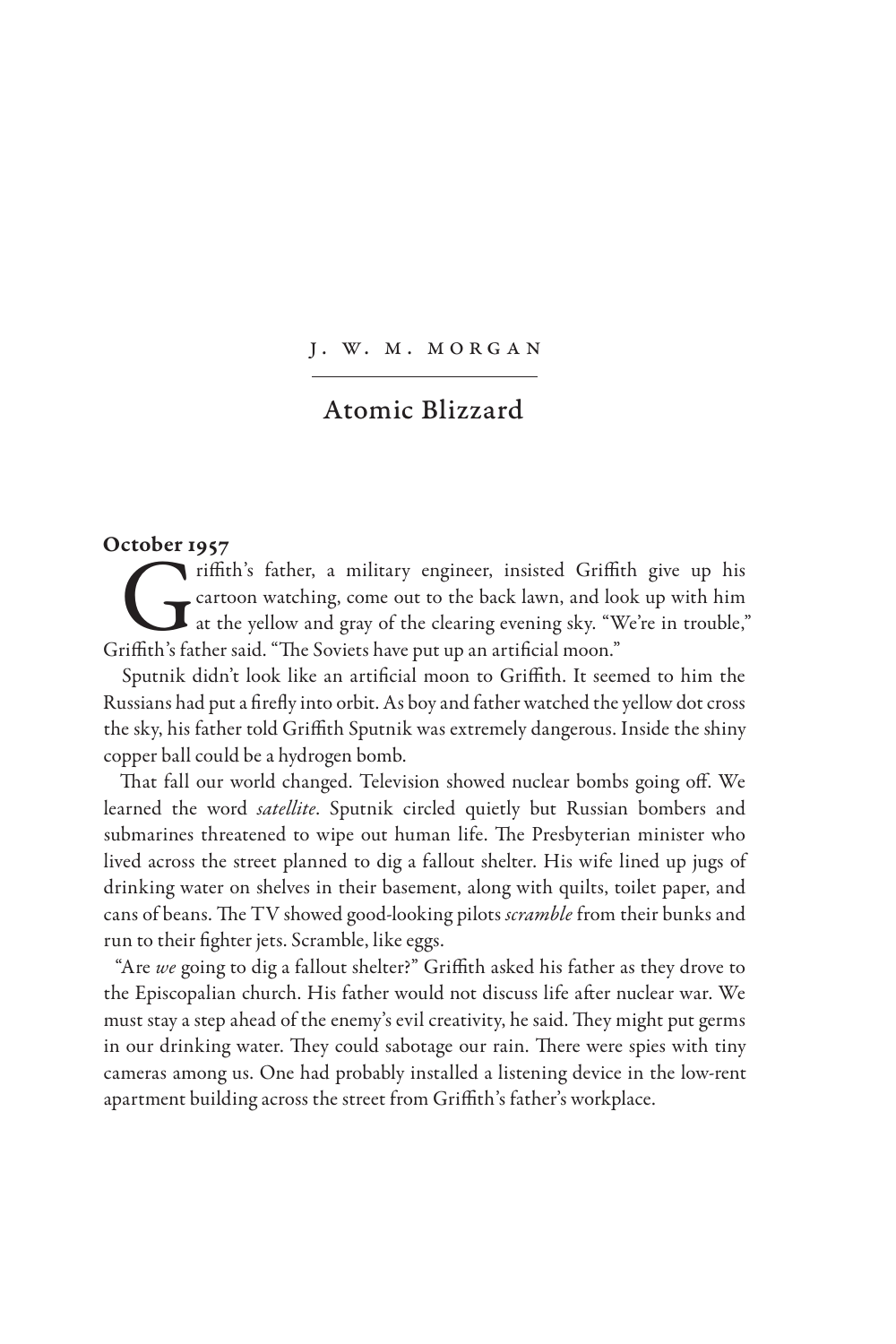Griffith vowed to help. Like his father he would never rest. He would work night and day, devote his life to scientific understanding, and create great weapons. We would protect our tranquil neighborhoods.

The floor of Griffith's bedroom shook. Griffith heard his father swear. Griffith went out in the hall and looked over the banister. His father heaved the front hall radiator forward and back. "Fuck! Fuck! Fuck!" he yelled.

Griffith helped his father take apart their conked-out TV on the dining room table. "Burned out capacitor," his father grumbled. He rotated the vaned device the size of a teacup in his fingers. Made in Indiana, he said. Not particularly well. American manufacturing slipups angered him. Shoddy factory work had often hampered the fight against the Germans.

Griffith's father nipped a wire in his teeth and heated the soldering iron. Griffith asked the question he'd been saving up, "Why is 'comrade' a bad word?" His father winced. He pressed a wire into place and applied solder—the air stank of hot flux. We had to respect the Russians' skill, he said. The Russians were extremely bright and sadly devoted to their mistaken cause. How crazy were they? We didn't know. They might sacrifice the planet to win the Cold War.

America had launched a satellite, too, Explorer—smaller than Sputnik and not as good. We were losing the race. Griffith drew Uncle Sam running beside the Russian bear across a glacier. Uncle Sam had forgotten to tie his shoes. He risked a fatal tripping.

Griffith biked to the waterworks, a chilly wooded area at the northern edge of town. Abundant snowmelt from surrounding mountains flowed thrnd**ano**ssed&g& rinlt kn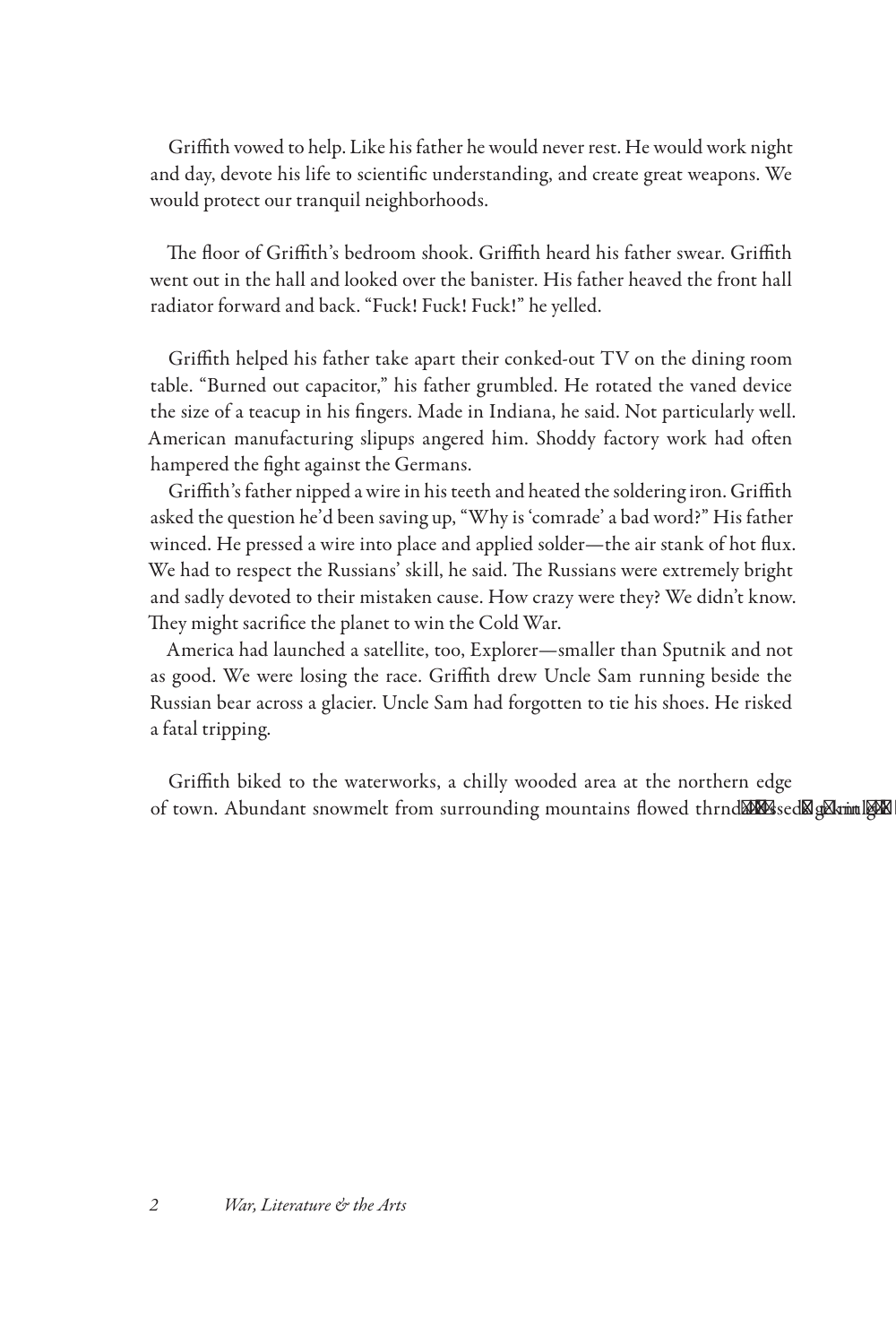When he left the woods he squinted at the white contrail of a jet. Identifying military planes used to be a hobby. Now the jets flew too high. Some people had spotted the satellite during daylight.

"They've outfoxed us," Griffith's father said. Our clever plans had failed. The Russians now had *female* bomber pilots. Their high-pitched radio transmissions would not trigger our alarms. We needed months to correct the circuits. Meanwhile we were vulnerable.

Griffith prepared to die. Late at night, alone in his bed, he saw rolling New Hampshire hills blackened like charcoal briquettes, dairy cows seared on the hoof, the waterworks boiled to sparkling vapor.

In Griffith's nightmare, radioactive vines erupted through the side yard's floor of dead leaves. The vines creaked like straining rigging as they wrapped around and enclosed the house. Their probing tips whirled in the moonlight, seeking their next support. The vines lifted the three windows, then popped the glass. These vines of death spread across his floor and overwhelmed his furniture. The chilly white tendrils covered his mouth and nose. They entered his ears and penetrated his brain. They went down his pajamas pants and enclosed his most delicate parts.

Griffith was surprised to wake up.

## February 1958

A great blizzard blanketed our region, a storm so vast and powerful that TV announcers were reduced to reverent whispers. The hand-drawn weather map on the television screen looked like somebody had socked North America in the face and raised a colossal black eye which continued to swell, discolor, and sag. Outside, cars disappeared beneath a cover of white. All over town, people closed off extra rooms and huddled beside radiators and made phone calls only in emergencies. Even snow plows got stuck.

Griffith's father said an enemy weather experiment had gone wrong in Siberia and caused the great blizzard.

Griffith understood. The world was ruined.

He pulled down his hat, tightened his scarf over his face, and went out into the frigid morning with no expectation of returning. Snow gathered at his neck and clumped at his wrists and ankles as he walked.

His boots squeaked in the cold, dry snow. He walked five miles, out of town, far beyond any houses or side streets. He climbed a low, rock fence and walked across